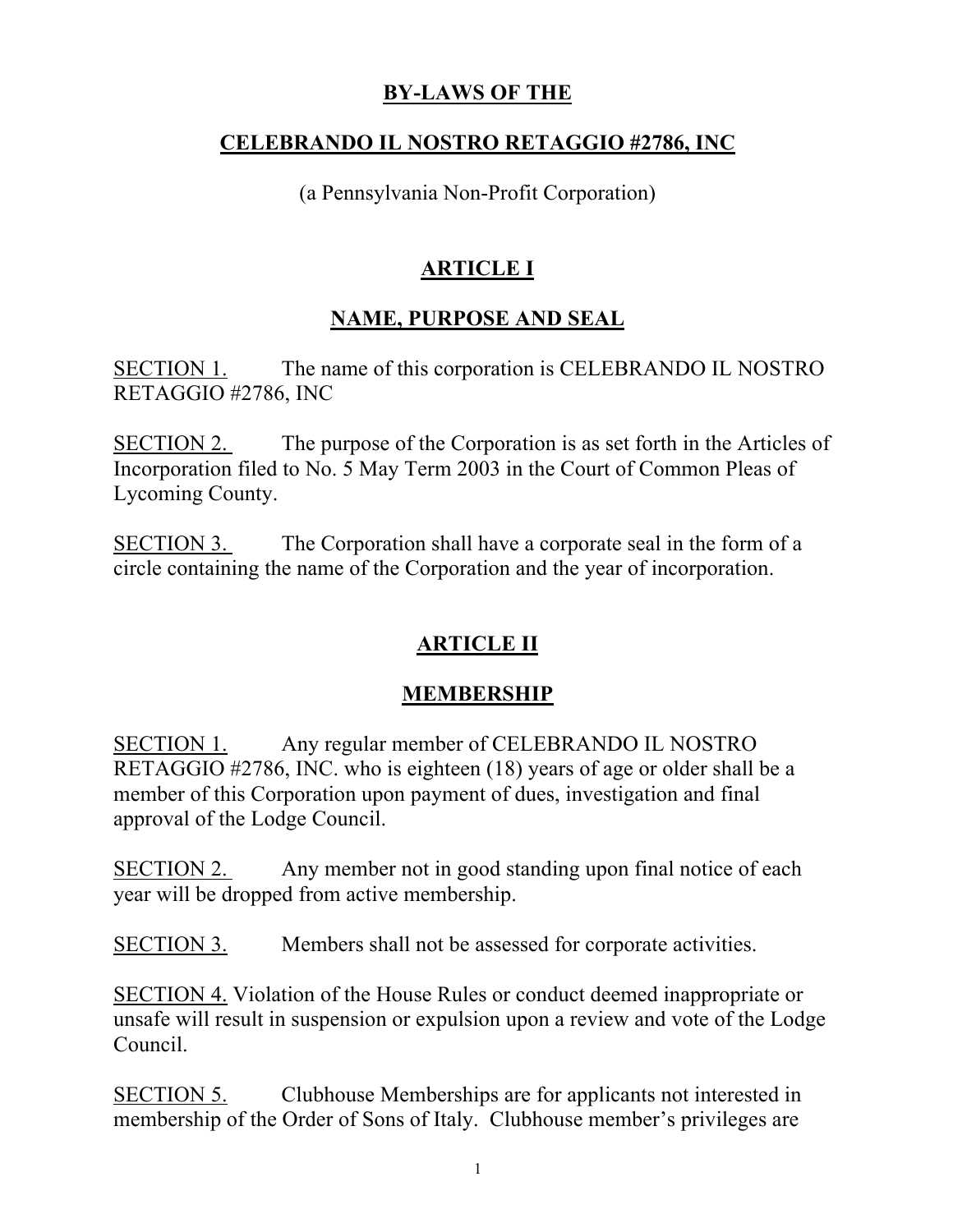limited to the use of the Club and the Club's activities. Clubhouse members will be non-voting members and will be unable to hold an Officer's position.

SECTION 5. – AMENDMENT: Non-Italian members will be allowed to hold an officer's position due to any Italians not willing to hold an officer position when approved by the Lodge Council and will have voting rights. (July 23, 2018)

SECTION 6. Patrons who do not hold membership to the Clubhouse or Lodge shall be considered a guest of the Clubhouse. Guests must be accompanied by a member in good standing. Guests must be signed in to the guest book by the member upon entering the Clubhouse. Members signing in guests are responsible for the guest's conduct. Only the member signing the guest may purchase alcohol for the guest. Guests are prohibited from purchasing alcohol. Guests must be accompanied by the member at all times.

Members may sign in a maximum of five (5) guests at any one time. Those guests may only be signed in a maximum of three (3) times per year. (July 1, 2016)

SECTION 6. – AMENDMENT: During catered events, non-members may be served alcohol and do not have to be signed in by a member. (May 13, 2019)

SECTION 7. Non-member spouses and children under 21 years of age may accompany their spouse member or parent member in good standing for an unlimited number of times. Children must be accompanied by the member at all times.

SECTION 8. – ADDITION: Upon receipt of dues, persons applying for membership will be considered members on a probationary period and will have full rights to the Clubhouse. Members on a probationary period will not be permitted to have guests in the Clubhouse. Members on a probationary period will not be permitted to sign the book. (July 1, 2016)

# **ARTICLE III**

# **MEETINGS OF MEMBERS**

SECTION 1. The Corporation shall have a general meeting open to all members on the second Monday of each month at 6:00 P.M. of at the Lodge #2786 in Williamsport or on such other day and place in the month to be determined by the Lodge Council. (July 1, 2016)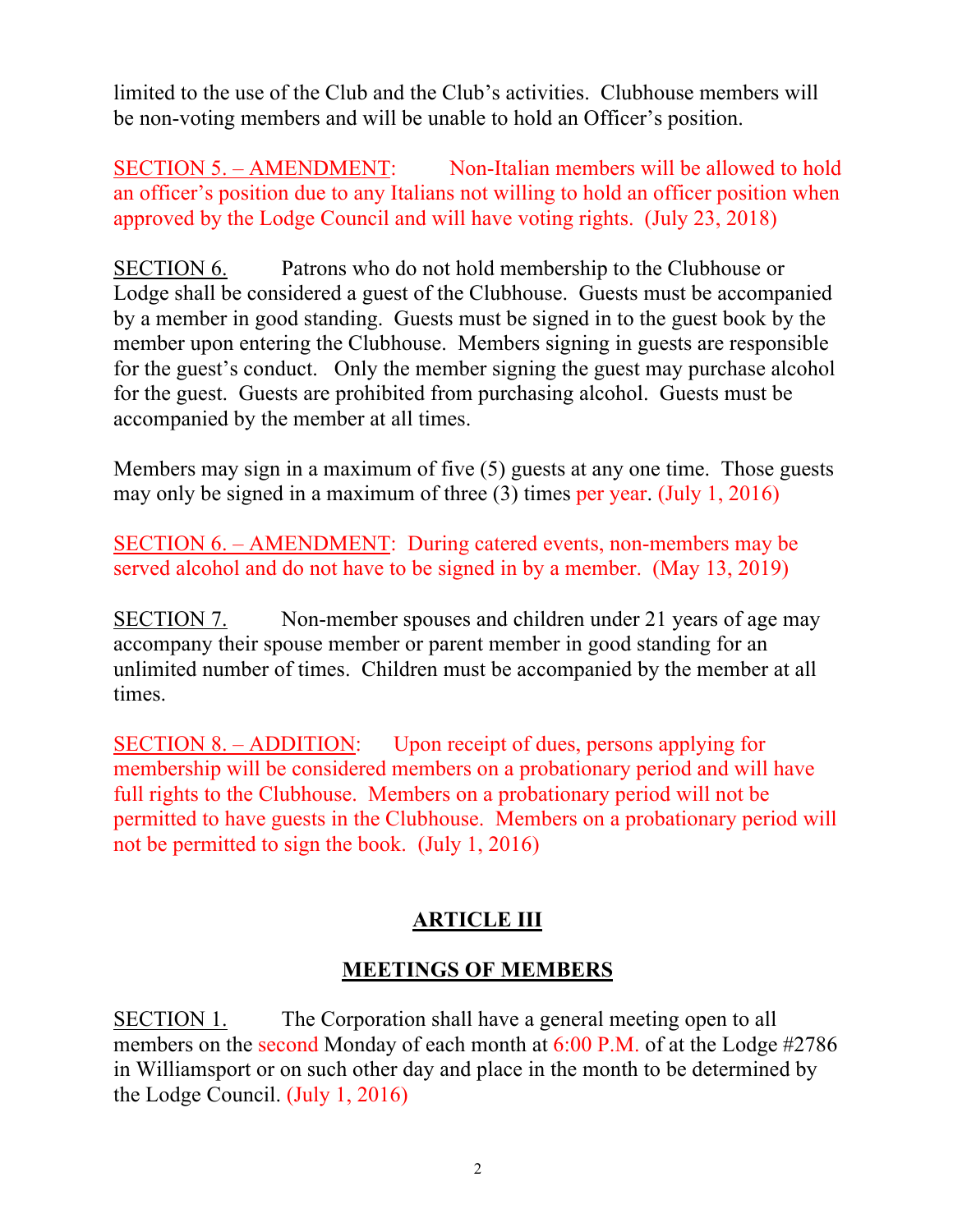SECTION 2. The Lodge Council shall have a meeting on the first Monday of each month at  $6:00$  P.M. at the Lodge #2786 in Williamsport or on such other day and place in the month to be determined by the Lodge Council. (July 1, 2016)

SECTION 3. Special meetings of the Lodge Council for the purpose of authorizing expenditures up to \$5,000.00 for any single project may be conducted at any time. Special meetings of the membership to consider expenditures in excess of \$5,000.00 for any single project or for the purpose of conveying, leasing, or encumbering any real estate may be conducted upon at least fourteen (14) days notice given to the members by mail, newspaper advertisement, and/or notice posted at the Lodge, 144 East Fourth Street, Williamsport, PA 17701

SECTION 4. In the event of any emergency that interrupts the operation of the business, Lodge Council reserves the right to make the decision on emergency expenditures by a majority vote of 51% or more present at the emergency meeting. The chairperson of the Clubhouse must approve all expenditures prior to the expense.

SECTION 5. The presence of at least twenty (20) members including officers shall constitute a quorum.

SECTION 5. – AMENDMENT: The presence of at least eight (8) voting members including officers shall constitute a quorum. (July 23, 2018)

SECTION 6. The membership shall fill such vacancies as may exist in the Lodge Council and are encouraged to raise questions and make recommendations to the Lodge Council.

# **ARTICLE IV**

# **LODGE COUNCIL**

SECTION 1. POWERS: The Lodge Council shall manage the property and business of the Corporation. Said Council shall have the full power to conduct, manage, and direct the business and affairs of the Corporation and shall have all powers as set forth in the Articles of Incorporation and the Pennsylvania Non-Profit Corporation Law; PROVIDED, that the Council shall not convey, lease, or encumber any real estate or expend funds in excess of \$1,500.00 for any single project without the consent of the majority of the members present and voting at any regular or special meeting. As stated in Bylaws of Grand Lodge of PA.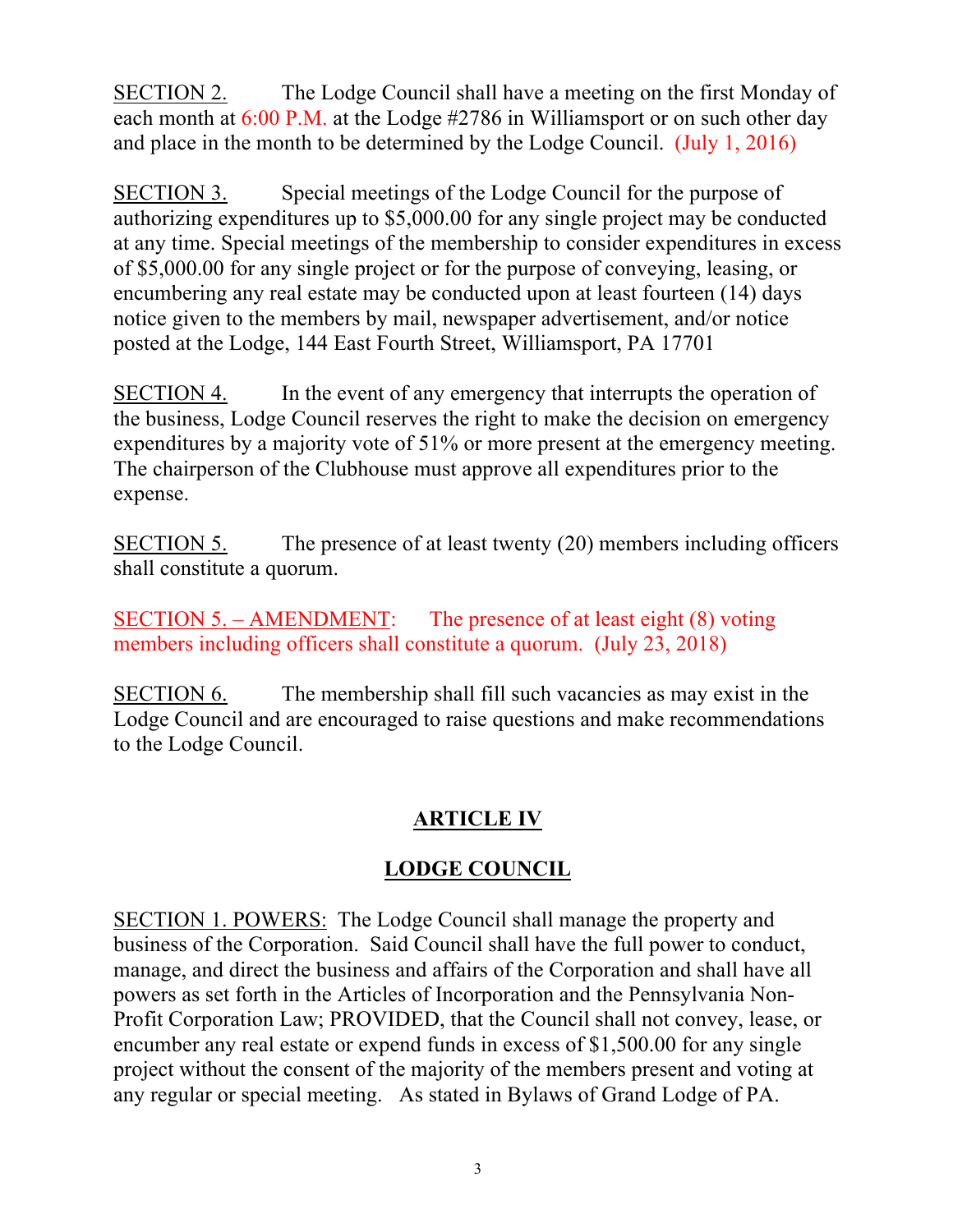SECTION 2. NUMBER and TERM: The Council shall consist of seven (7) members who shall serve for two (2) years or until replaced and whose terms shall begin immediately upon election at the biennial membership meeting.

Council members shall be subject to removal by a vote of two thirds (2/3) members of the Lodge Council at any time for non-performance of malfeasance of duties, abuse of office, or conduct deemed to be contrary to the best interest of the Corporation.

Two thirds or 67% of Lodge Council shall constitute a quorum but no action may be taken without the affirmative vote of at least fifty one percent (51%) of the quorum.

SECTION 2. – ADDITION: Any Lodge Council member who has three (3) unexcused absences in a year from regular council meetings shall be automatically removed from the Lodge Council. Absenteeism due to a planned or emergency situation will be reviewed by the Lodge Council and will be decided by majority vote of a quorum of the Council as an exception. If the exception is approved, the time off will not constitute an unexcused absence. (July 23, 2018)

SECTION 3. TIME AND PLACE OF MEETINGS: Meetings of the Lodge Council shall take place at least quarterly at the club unless special circumstances prevent the use of the building. The Recording Secretary shall give notice of each meeting.

# **ARTICLE V**

# **OFFICERS**

SECTION 1. OFFICERS: The Lodge Council shall be elected by the members at the bi-annual membership meeting as outlined in the General Laws of the Grand Lodge of PA. Clearly define from State By-laws

SECTION 2. GENERAL POWERS: Officers of the Corporation shall have such authority and perform such duties in the management of the affairs of the Corporation as may be determined by resolutions or orders of the Council or as otherwise authorized by the Pennsylvania Non-Profit Corporation Law.

SECTION 3. SECRETARY: The Secretary shall maintain the records of the Corporation and shall prepare Minutes of each meeting.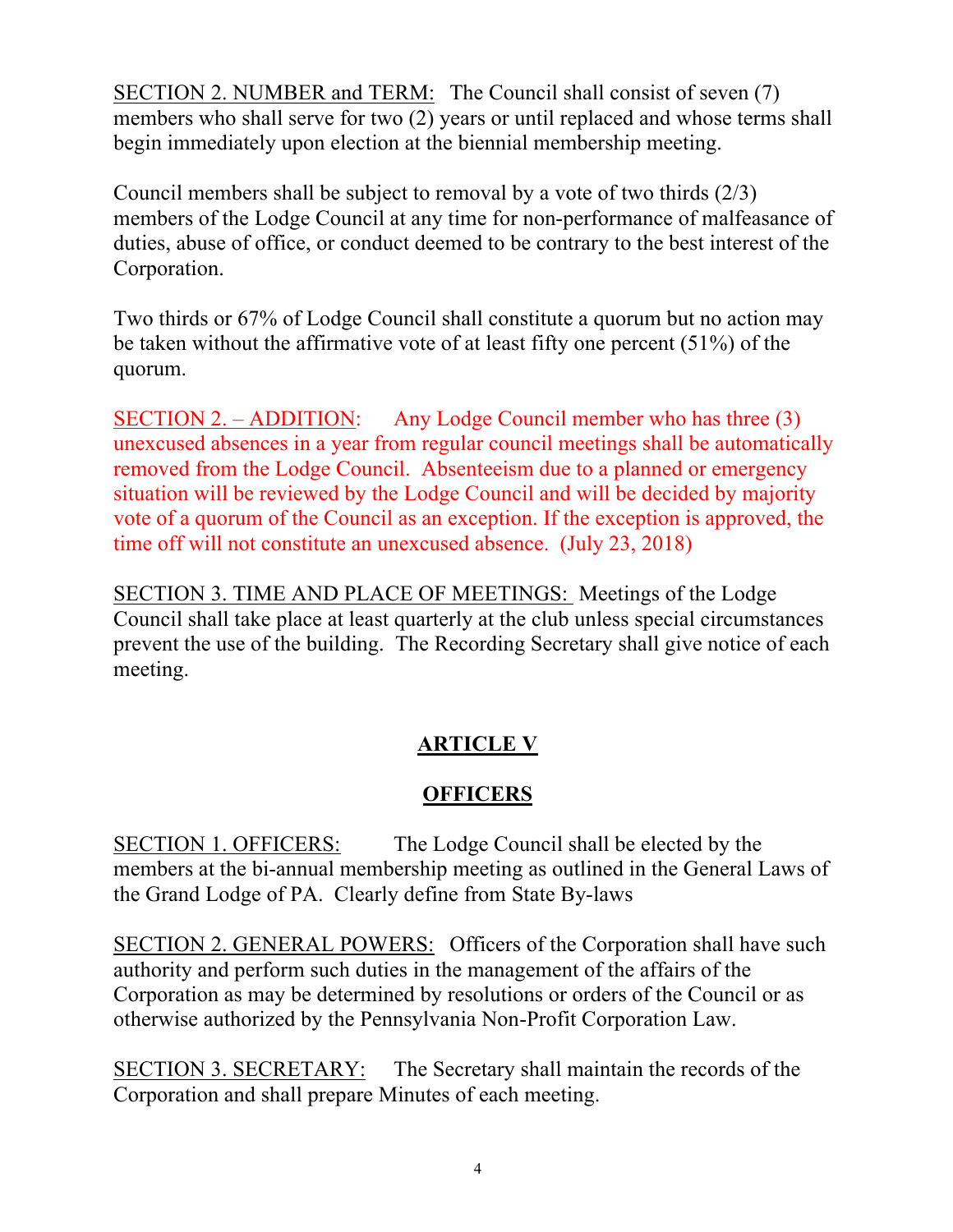SECTION 4. TREASURER: The Treasurer shall have custody of all securities and monies belonging to the Corporation and shall keep accurate books of the fiscal affairs of the Corporation, which shall be open for inspection by the Lodge Council and members at all times. The Treasurer shall cause to be prepared for the Lodge Council written reports on the financial condition of the Corporation on a quarterly basis within thirty (30) days following the end of each quarter and shall cause an independent audit by a certified public accountant to be completed upon request of two thirds (2/3) of the membership.

#### **ARTICLE VI**

#### **AMENDMENTS**

SECTION 1. All amendments must be proposed by Lodge Council and voted on by the general membership at any general member meeting. These By-Laws may be amended by a vote of the majority of the members present at any general member meeting or any meeting specially called for that purpose; provided however, that notice of any proposed change to the By-Laws, together with a copy of the current By-Laws, shall be provided to each member not less than twenty (20) days prior to the date when such amendment to the By-Laws is to be acted upon, by mail, newspaper advertisement, or notice posted at the Lodge.

#### **ARTICLE VII**

#### **INDEMNIFICATION**

SECTION 1. All members of the Lodge Council of the Corporation and members of the Corporation staff shall be entitled to indemnification for their expenses and liabilities in connection with civil, criminal, or other legal proceedings in Corporation related matters. A Director shall not be personally liable for monetary damages for any action taken except as provided in 15 Pa. C.S.A. § 57.3 which states Officers cannot be held personally liable for the Lodge actions.